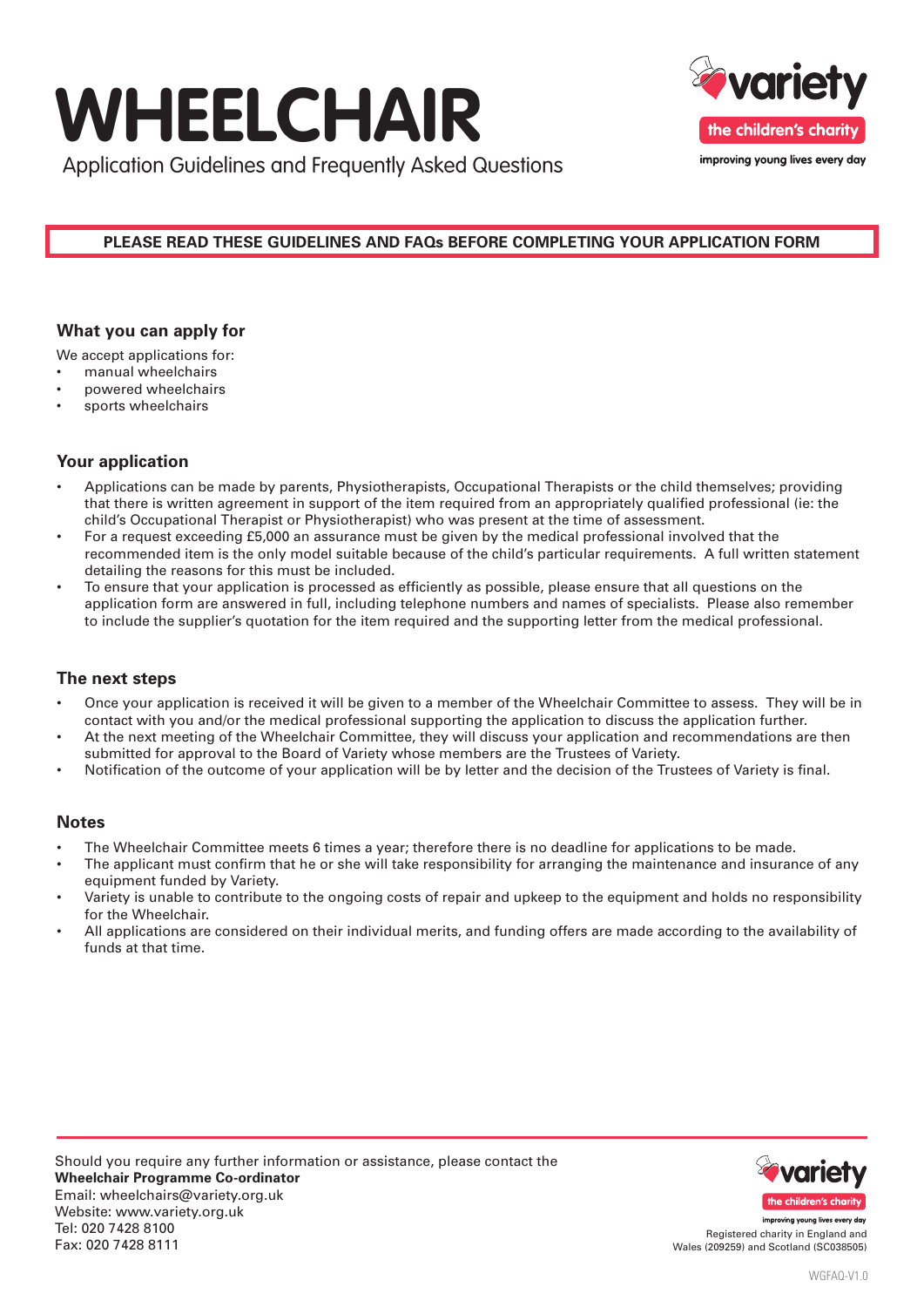



# **Q1: Who can apply?**

A: We can consider applications on behalf of disabled children and young people up to and including the age of 18 years who are resident within the UK. We also consider applications from organisations whose work includes, or is aimed at, helping disabled children & young people. This includes schools, youth clubs, hospitals and sports clubs.

## **Q2: How do I apply for a Powered, Sports or Manual Wheelchair?**

A: Please visit https://www.variety.org.uk/what-we-do/wheelchairs where you can find the application form, guidelines and FAQs.

There are separate forms for individuals and for organisations. Please make sure you complete the correct version. Incorrect forms will be returned and have to be resubmitted which may cause delays for your application. Completed application forms should either be scanned and returned to the email address provided at bottom of the form or posted to Variety's office address as shown on the form.

Please check **all appropriate sections have been completed** and that **all relevant documents are attached** to the form.

#### **Q3: What is the deadline to submit my application?**

A: There is no deadline; we welcome applications submitted at any time of the year.

## **Q4: What happens after I submit the application?**

A: We will send you an acknowledgement of the receipt of your application. If you do not receive it within two weeks, please contact us.

#### **Q5: When will we hear if our application was successful?**

A: The average waiting period is 6 months before you hear the outcome of your application. The Wheelchair Committee will assess each application. You will receive a letter advising you whether or not your application has been approved.

Successful applicants will be notified by letter of the amount Variety will contribute to the cost of your wheelchair. If you accept this funding offer, we will place the order for your wheelchair with your nominated supplier. Please note that the Committee meets 6 times per year. The decision of the Charity's Trustees is final.

#### **Q6: What are the timescales for delivery?**

A: Timescales vary from supplier to supplier and for the type of wheelchair you have requested. Once you have received your approval letter, please contact your supplier directly about delivery as they are much better placed to advise you about the timing of your order than we are.

#### **Q7: Is there an age limit?**

A: As we are a children's charity the cut off age for applicants is **18 years old**. Applications can still be submitted at age 18, but please allow four to six months, for the assessment process and subsequent approval by our Committee, before the 19th birthday.

#### **Q8: Does Variety fund Trikes, bikes, scooters or buggies?**

A: No, at the moment, we are only funding wheelchairs and **cannot** accept applications for funding of trikes, bikes, scooters or buggies. The same applies for our Grants Programme.